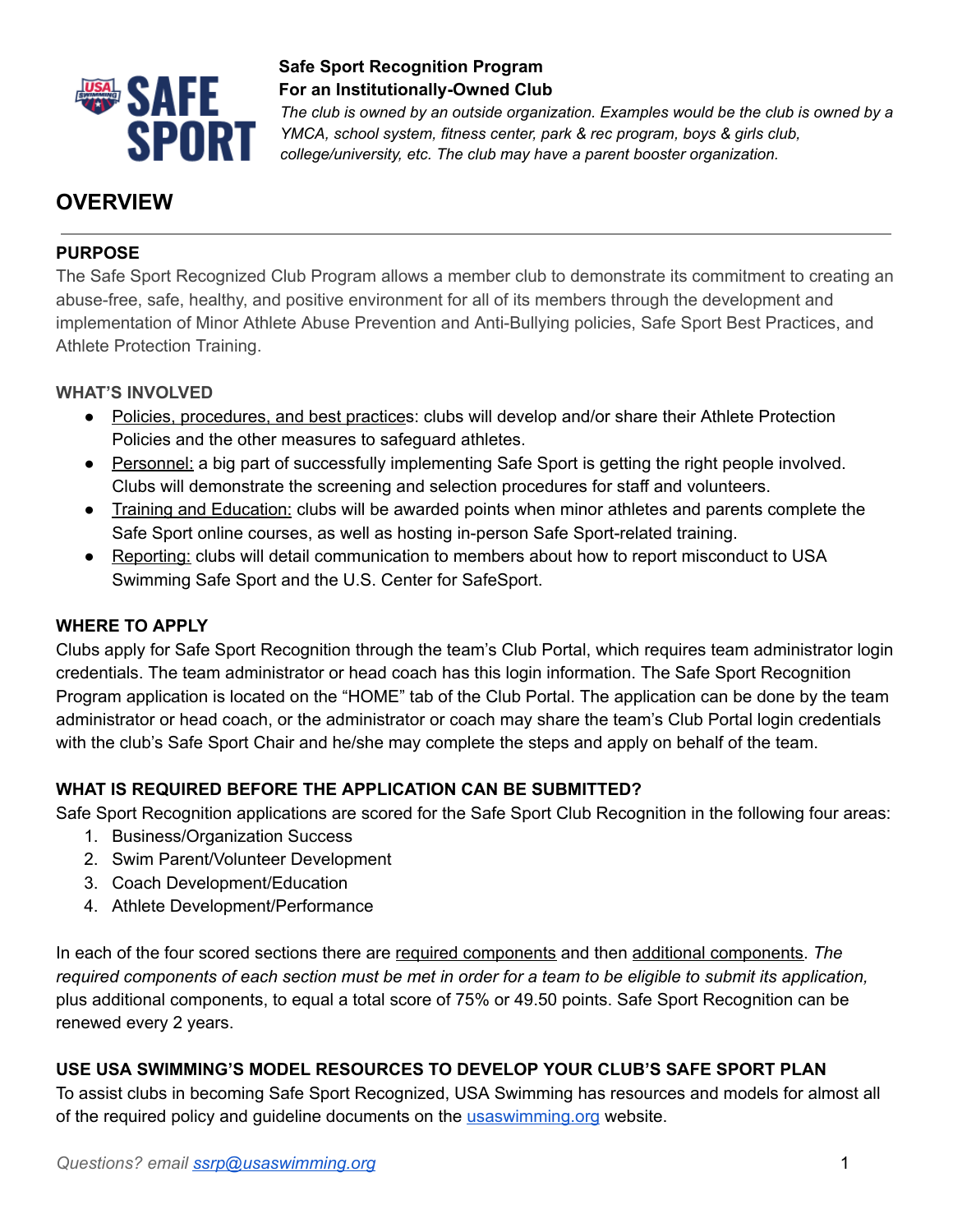

*The club is owned by an outside organization. Examples would be the club is owned by a YMCA, school system, fitness center, park & rec program, boys & girls club, college/university, etc. The club may have a parent booster organization.*

## **BUSINESS/ORGANIZATION SUCCESS**

#### **Total Category Points Available: 35**

#### **Minimum Points Needed: 20 from REQUIRED + 9 or more from ADDITIONAL**

| <b>Required</b><br>(20 Points Required)                                                                                                                                                                                                                                                                                                                                                                                                                                                                                                                                                                                                             | <b>Points</b> |
|-----------------------------------------------------------------------------------------------------------------------------------------------------------------------------------------------------------------------------------------------------------------------------------------------------------------------------------------------------------------------------------------------------------------------------------------------------------------------------------------------------------------------------------------------------------------------------------------------------------------------------------------------------|---------------|
| <b>Mission and Vision Statement</b><br>Is child protection included in your club's mission or vision statement? This memorializes your club's commitment to<br>providing a safe, healthy, and positive environment for athletes.<br><you are="" asked="" club's="" in="" mission="" or="" statement="" to="" type="" vision="" your=""></you>                                                                                                                                                                                                                                                                                                       | 1 point       |
| Club Website<br>Does your club have a designated Safe Sport section that contains tools and resources for Safe Sport?<br><share club's="" link="" safe="" sport="" the="" to="" web-page="" your=""></share>                                                                                                                                                                                                                                                                                                                                                                                                                                        | 5 points      |
| <b>Reporting Information</b><br>Is the information and procedure for reporting to USA Swimming Safe Sport and the U.S. Center for Safe Sport on your<br>club's website?<br>To deal with a Safe Sport concern, contact USA Swimming at (719) 866-4578<br>https://www.usaswimming.org/articles-landing-page/2017/05/08/safe-sport-report<br>Contact the U.S. Center for Safe Sport to make a report. Call (720) 524-5640 or use the online reporting form at<br>https://safesport.j-sight.com/portal or find more information at http://www.uscenterforsafesport.org/)<br><share club's="" link="" page="" reporting="" the="" to="" your=""></share> | 2 points      |
| <b>Conduct Pre-Employment Screening</b><br>As a condition of membership in USA Swimming, member clubs are required to conduct pre-employment screens on<br>their new employees who are required to be USA Swimming members by USA Swimming rules.<br><click box="" club="" does="" if="" pre-employment="" required="" screening="" the="" your=""></click>                                                                                                                                                                                                                                                                                         | 2 points      |
| USA Swimming Code of Conduct Communicated to Club<br>Club has documented that it has distributed the USA Swimming Code of Conduct to all members and that they have<br>received it.<br><click box="" club="" code="" communicated="" conduct="" has="" if="" membership="" of="" swimming="" the="" to="" usa="" your=""></click>                                                                                                                                                                                                                                                                                                                   | 2 points      |
| <b>MAAPP</b><br>USA Swimming Requires member clubs implement the Minor Athlete Abuse Prevention Policy (MAAPP) effective as of<br>June 23, 2019. This policy addresses risk areas that present opportunities for abuse to occur.<br>The policy covers five (5) areas:<br>One-on-One interactions<br>1.<br>2.<br>Travel: Local and Team<br>3. Social Media and Electronic Communication<br>4. Locker Rooms & Changing Areas<br>5.<br>Massages & Rubdowns                                                                                                                                                                                             | 6 points      |
| MAAPP has been reviewed with Parents/Athletes/Coaches/Volunteers/Other Adults affiliated with the club and signed<br>acknowledgements are kept on file at the club.<br><please a="" and="" club="" customize="" download="" maapp="" name="" page.="" pdf="" policy="" post="" safe="" sport="" the<br="" to="" web="" with="" your=""><math>PDE</math> &gt;</please>                                                                                                                                                                                                                                                                               |               |
| <b>Action Plan to Address Bullying</b><br>USA Swimming Clubs are required to have an action plan to address bullying and the plan must be reviewed with and<br>agreed to by all athletes, parents, coaches, and other adults at the club. An example action plan, that becomes the<br>default if a club chooses not to create their own, is available on the USA Swimming website.<br><upload anti-bullying="" file="" policy="" your=""></upload>                                                                                                                                                                                                  | 2 points      |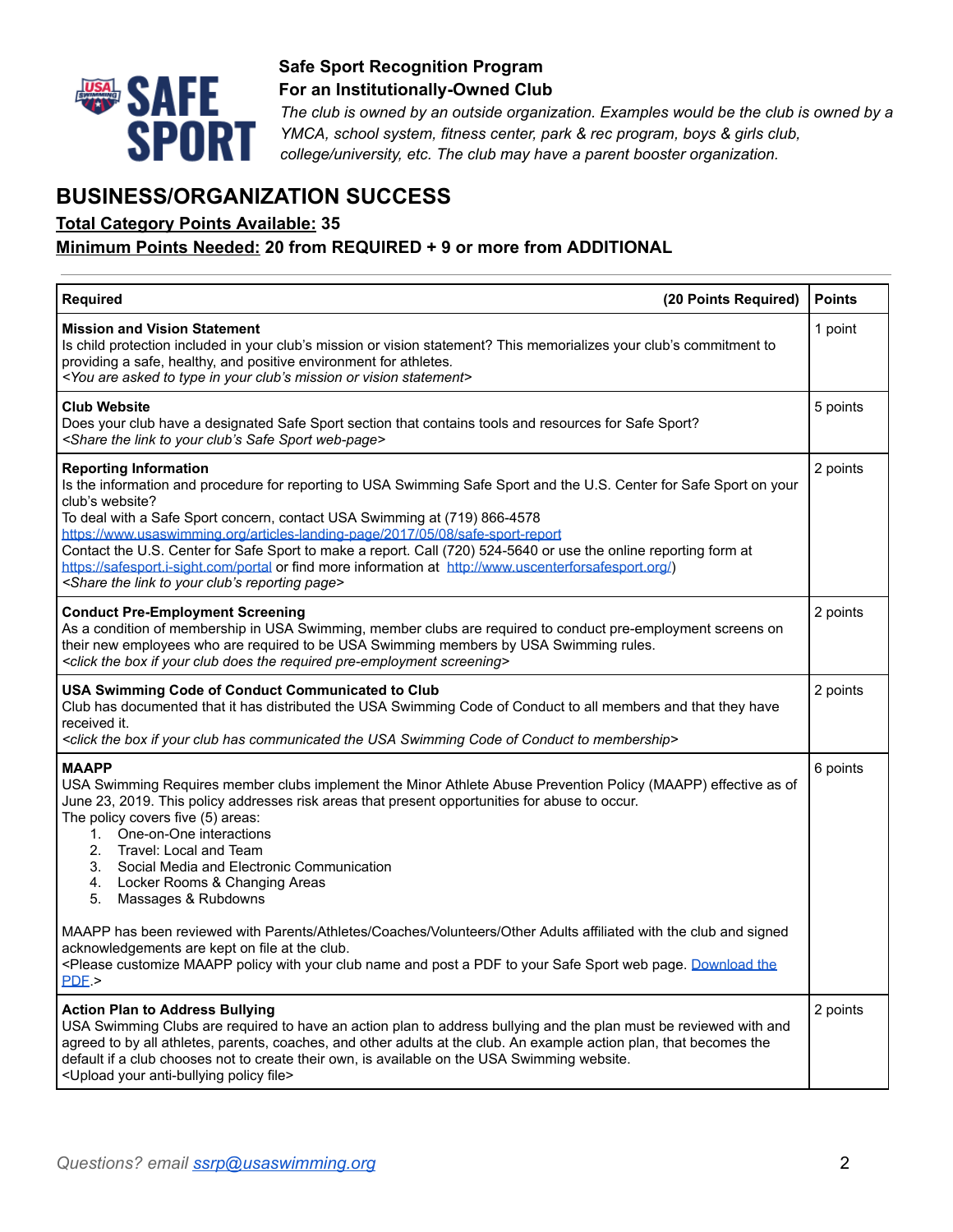

*The club is owned by an outside organization. Examples would be the club is owned by a YMCA, school system, fitness center, park & rec program, boys & girls club, college/university, etc. The club may have a parent booster organization.*

| <b>Additional</b>                                                                                                                                                                                                                                                                                                                                                                                                                                                                                                                                                                                                                                                                                                        | (15 points possible) | <b>Points</b> |
|--------------------------------------------------------------------------------------------------------------------------------------------------------------------------------------------------------------------------------------------------------------------------------------------------------------------------------------------------------------------------------------------------------------------------------------------------------------------------------------------------------------------------------------------------------------------------------------------------------------------------------------------------------------------------------------------------------------------------|----------------------|---------------|
| <b>Safe Sport Best Practices</b><br>Are the Safe Sport Best Practice Guidelines posted on your club's website?<br><check if="" yes=""></check>                                                                                                                                                                                                                                                                                                                                                                                                                                                                                                                                                                           |                      | 2 points      |
| <b>Communication of Policies</b><br>How often do you communicate the Safe Sport policies to the members of your club, including coaches, athletes,<br>parents, and volunteers?<br><choose one:<br="">Never (0 pts)<br/>Annually (1 pt)<br/>Each Season (1 pt)<br/>More frequently than each season (1 pt)&gt;</choose>                                                                                                                                                                                                                                                                                                                                                                                                   |                      | 0-1 points    |
| <b>Communication Audience</b><br>Who do you target your communications to regarding Safe Sport policies?<br><check all="" apply<br="" that="">Coaches (1 pt)<br/>Parents/Volunteers (1 pt)<br/>Athletes (1 pt)</check>                                                                                                                                                                                                                                                                                                                                                                                                                                                                                                   |                      | 1-3 points    |
| <b>Grievance Procedure</b><br>Does your club have a grievance procedure for violations of your athlete, coach, and parent codes of conduct, as well<br>as violations of other team policies?<br><please file="" grievance="" procedure="" upload="" your=""></please>                                                                                                                                                                                                                                                                                                                                                                                                                                                    |                      | 3 points      |
| <b>Locker Room Monitoring Procedure</b><br>Locker rooms and changing areas are a high-risk area for abuse to happen. Minor Athlete Abuse Prevention Policy<br>addresses this in the Locker Rooms and Changing Areas Section.<br><detail access="" are="" club="" ensure="" has="" include="" locker="" rooms="" rooms,<br="" safe,="" steps="" takes="" the="" to="" who="" your="">and detail a plan of how to respond to misconduct and monitor problematic behavior in the locker room.&gt;</detail>                                                                                                                                                                                                                  |                      | 2 points      |
| <b>Parent Consent Forms</b><br>Parent Consent forms are required to be kept on file at the club for each instance of the following:<br>Unrelated Adult Athlete to share a hotel room or sleeping arrangement with a minor athlete.<br>$\bullet$<br>Unrelated Applicable Adult providing local transportation to a minor athlete.<br>$\bullet$<br>Licensed massage therapist or other certified professional or health care provider to treat a minor athlete.<br>$\bullet$<br>Unrelated applicable adult to travel to competition with a minor athlete.<br><attach be="" combined="" consent="" copies="" file.="" for="" forms="" note:="" of="" one="" parent="" review.="" should="" these="" to="" your=""></attach> |                      | 2 points      |
| <b>Photography Policy</b><br>A photography policy is another way to enhance the protection of athlete members. A photography policy could include<br>no picture taking from behind the blocks and could require anyone taking pictures to do so from a certain blocked-off<br>location of the pool deck.<br><please photography="" policy.="" upload="" your=""></please>                                                                                                                                                                                                                                                                                                                                                |                      | 2 points      |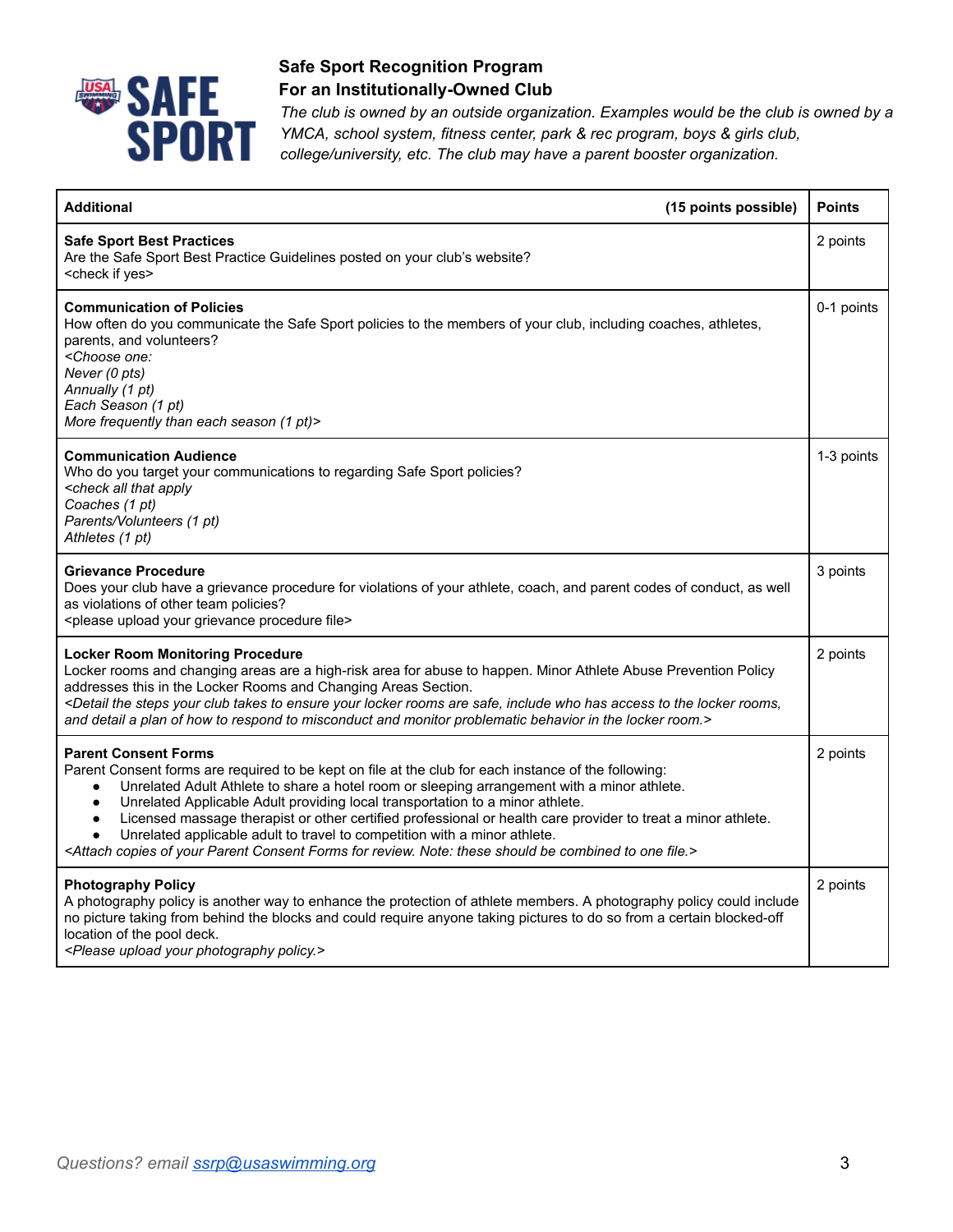

*The club is owned by an outside organization. Examples would be the club is owned by a YMCA, school system, fitness center, park & rec program, boys & girls club, college/university, etc. The club may have a parent booster organization.* 

## **SWIM PARENT/VOLUNTEER DEVELOPMENT**

#### **Total Category Points Available: 16**

**Minimum Points Needed: 8 points minimum, with at least 6 points from REQUIRED and 2 more points from either REQUIRED or ADDITIONAL.** 

| <b>REQUIRED</b><br>(6 points required)                                                                                                                                                                                                                                                                                                                                                                                                                                                                                                                                                                                                                                            | <b>Points</b> |
|-----------------------------------------------------------------------------------------------------------------------------------------------------------------------------------------------------------------------------------------------------------------------------------------------------------------------------------------------------------------------------------------------------------------------------------------------------------------------------------------------------------------------------------------------------------------------------------------------------------------------------------------------------------------------------------|---------------|
| <b>Safe Sport Club Coordinator</b><br>Does your club have a designated Safe Sport Club Coordinator who is a non-athlete member of USA Swimming? This<br>ensures that the individual is background checked and has taken the Athlete Protection Training. Please share the<br>name and contact information for your Safe Sport Club Coordinator.<br><include address="" and="" club="" coordinator="" email="" name,="" number,="" of="" phone="" safe="" sport=""></include>                                                                                                                                                                                                      | 5 points      |
| <b>Online Safe Sport Education for Parents (1-5)</b><br>Safe Sport's online course for parents provides an introduction to Safe Sport, abuse, and reporting information.<br>More information and access to the course can be found at www.usaswimming.org/learn. The course is called<br>"Parents Guide to Misconduct in Sport." Parents are calculated as a percentage of registered households with 1.5<br>parents per household. 10% is the minimum. 10% = 1 point<br><the automatically="" based="" calculated="" for<br="" have="" how="" many="" of="" on="" parents="" safe="" sport="" system="" taken="" team's="" the="" this="" your="">Swim Parents course.&gt;</the> | 1-5 points    |

| <b>ADDITIONAL</b>                                                                                                                                                                                                                                                                                                                              | (6 points possible) | <b>Points</b> |
|------------------------------------------------------------------------------------------------------------------------------------------------------------------------------------------------------------------------------------------------------------------------------------------------------------------------------------------------|---------------------|---------------|
| <b>Parent Code of Conduct</b><br>Does your club have a Parent Code of Conduct?<br><please a="" be="" can="" code="" conduct.="" found="" of="" on="" parent="" sample="" swimming="" the="" upload="" usa="" website="" your=""></please>                                                                                                      |                     | 2 points      |
| <b>Education Event for Parents</b><br>Has your club hosted an in-person training for parents on Safe Sport topics facilitated by Safe Sport Staff, the LSC<br>Safe Sport Chair, or a community agency for violence prevention?<br><if and="" date="" description="" event.="" of="" please="" share="" so,="" the=""></if>                     |                     | 2 points      |
| <b>Volunteer Coordinator Membership</b><br>Does your club require that your volunteer coordinator is a non-athlete member of USA Swimming? This ensures that<br>the individual is background-checked and has completed the Athlete Protection Training.<br><please coordinator="" name="" of="" share="" the="" volunteer="" your=""></please> |                     | 1 point       |
| <b>Meet Marshals</b><br>Does your club require that meet marshals are non-athlete members of USA Swimming? This ensures that the<br>individuals are background checked and have completed the Athlete Protection Training.<br><please list="" marshals.="" meet="" names="" of="" the="" your=""></please>                                     |                     | 1 point       |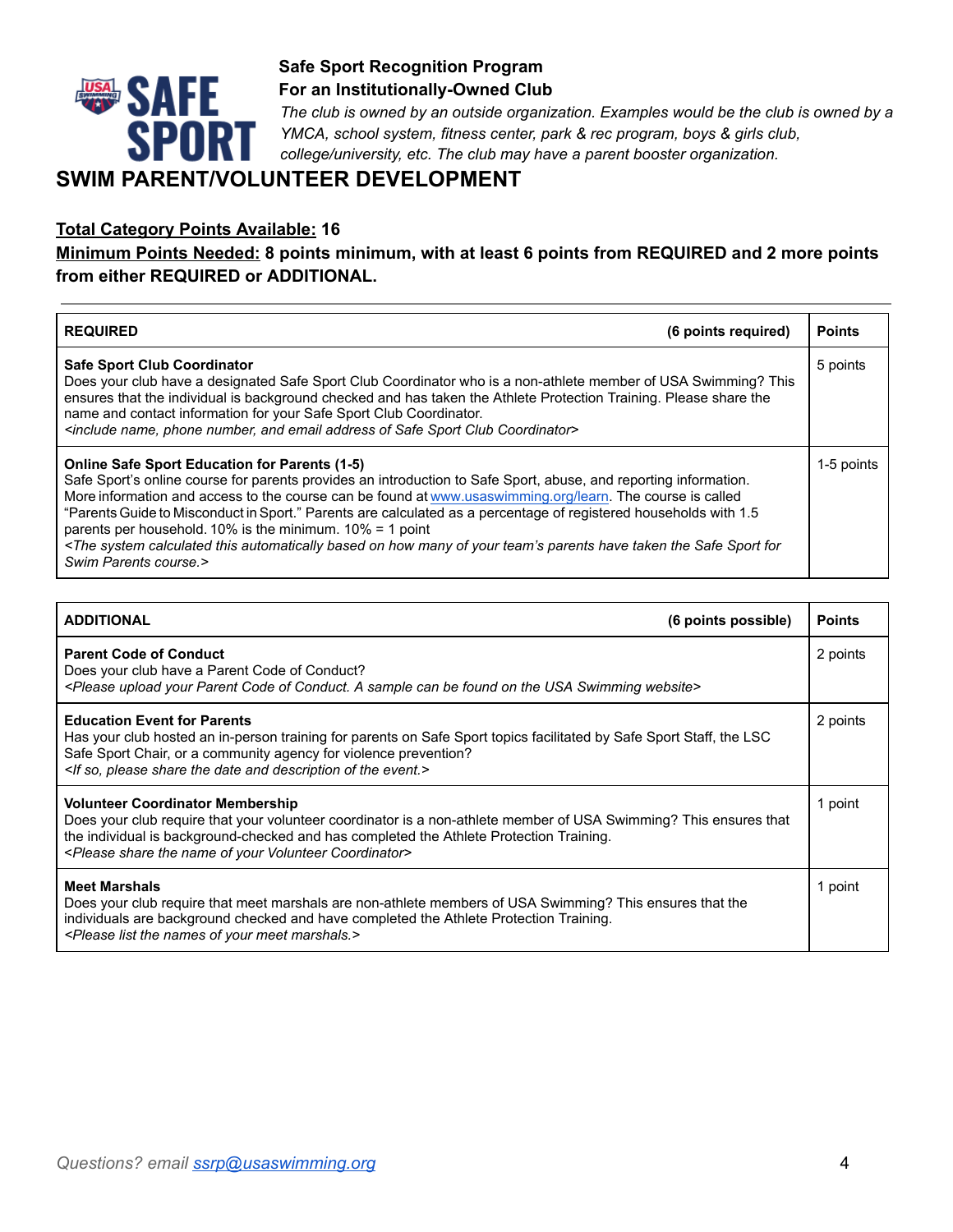

*The club is owned by an outside organization. Examples would be the club is owned by a YMCA, school system, fitness center, park & rec program, boys & girls club, college/university, etc. The club may have a parent booster organization.*

## **COACH DEVELOPMENT/EDUCATION**

#### **Total Category Points Available: 6**

**Minimum Points Needed: 3 points minimum, with at least 1 point from REQUIRED** *plus* **1 more point from REQUIRED and 2 points from ADDITIONAL** *or* **2 more points from ADDITIONAL.**

| <b>REQUIRED</b>                                                                                                                                                                                                                                                              | (1 point required) | <b>Points</b> |
|------------------------------------------------------------------------------------------------------------------------------------------------------------------------------------------------------------------------------------------------------------------------------|--------------------|---------------|
| <b>Reference Checks</b><br>How often does your club complete reference checks when hiring coaches and other staff members?<br><choose one:<br="">Never (0 points)<br/>Only if we need to (0 points)<br/>Only the head coach (1 point)<br/>Every hire (2 points)&gt;</choose> |                    | 0-2 points    |

| <b>ADDITIONAL</b><br>(4 points possible)                                                                                                                                                                                                                                                                                    | <b>Points</b> |
|-----------------------------------------------------------------------------------------------------------------------------------------------------------------------------------------------------------------------------------------------------------------------------------------------------------------------------|---------------|
| <b>Coach Code of Conduct</b><br>Does your club have a code of conduct or honor code for coaches? This is a good way to create shared culture and<br>expectations.<br><please a="" be="" can="" coach="" code="" conduct.="" found="" model="" of="" on="" swimming="" the="" upload="" usa="" website.="" your=""></please> | 2 points      |
| <b>Education Event for Coaches</b><br>Has your club hosted an in-person training for coaches on Safe Sport topics facilitated by Safe Sport Staff, the LSC<br>Safe Sport Chair, or a community agency for violence prevention?<br><please and="" date="" description="" event="" of="" share="" the=""></please>            | 2 points      |